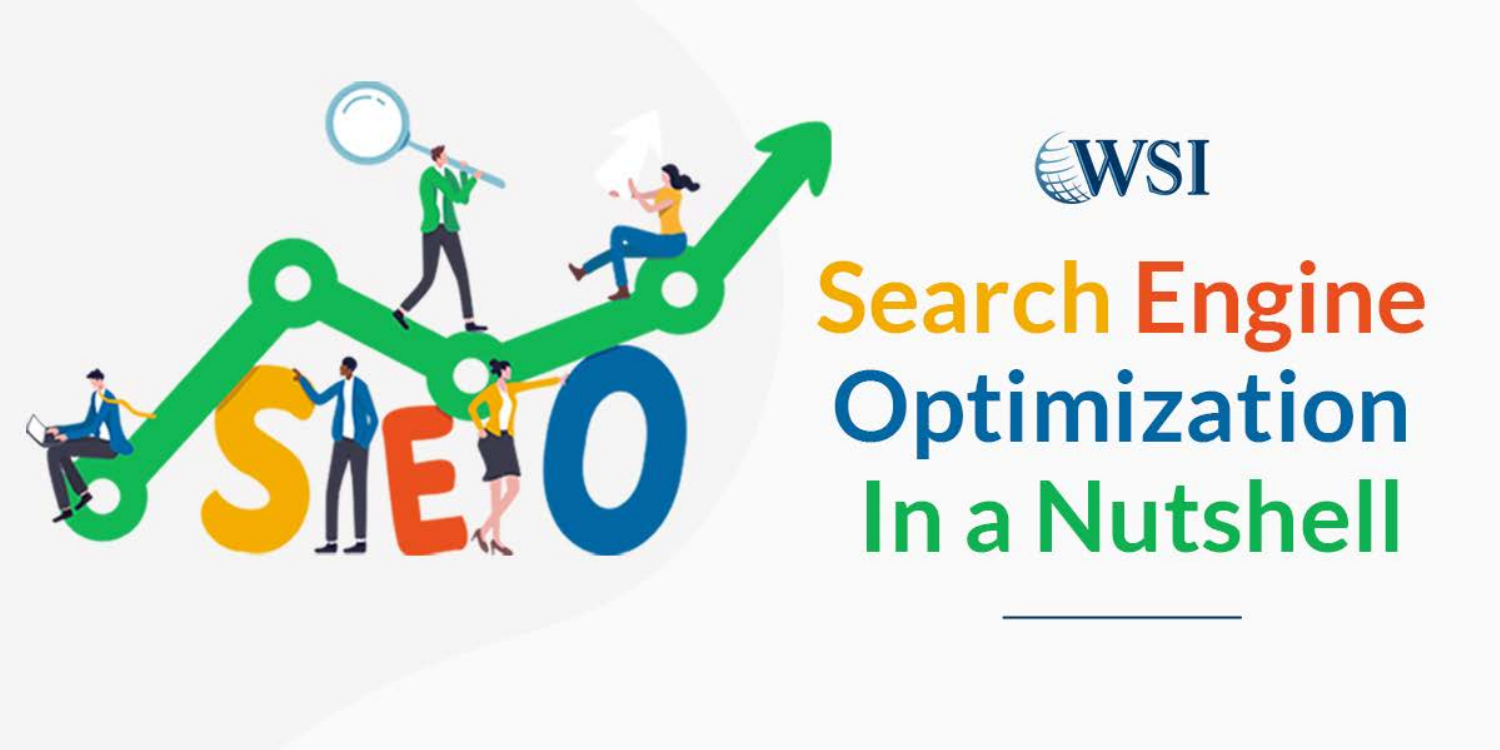# **TABLE OF CONTENTS**

| <b>What Does SEO Stand For?</b>                        | Page 04 | <b>What Role Does Content Play In SEO?</b>                                  | Page 10 |
|--------------------------------------------------------|---------|-----------------------------------------------------------------------------|---------|
| <b>Which Is Better, SEO Or PPC?</b>                    | Page 05 | If SEO Constantly Changes, How Can I Make<br><b>Sure I'm Keeping Up?</b>    | Page 11 |
| <b>Where Do I Start With An SEO Strategy?</b>          | Page 06 | How Long Will It Take To See Results With                                   |         |
| <b>What Are The Most Important Elements Of</b><br>SEO? | Page 07 | SEO?                                                                        | Page 12 |
| <b>What Are SEO Backlinks?</b>                         | Page 08 | <b>How Can I Fix My Old Pages To Make Them</b><br><b>More SEO-Friendly?</b> | Page 13 |
| <b>How Does User Experience Fit Into SEO?</b>          | Page 09 | <b>Define SEO Success For Your Business</b>                                 | Page 14 |

### **What Role Of [Page 10](#page-9-0)**

### **Iow Can I Make**

### **Results With**

### **To Make Them**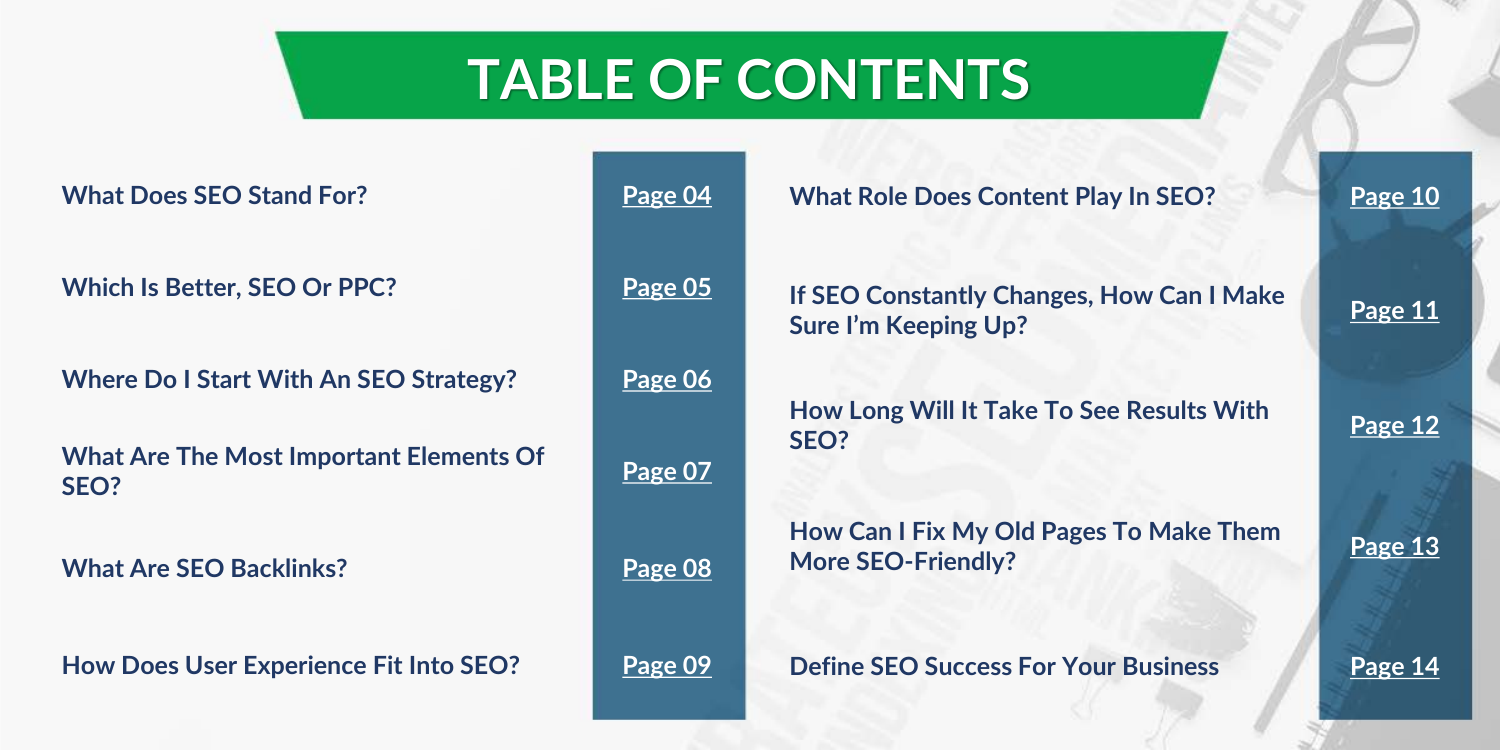# **Search Engine Optimization** In a Nutshell

SEO is about optimizing your website to drive traffic through search. SEO is the foundation for a strong online presence and digital marketing strategy. You can pay for clicks, banner ads, social media posts and links, but without a good website that uses SEO as its base, none of those marketing techniques will pay off.

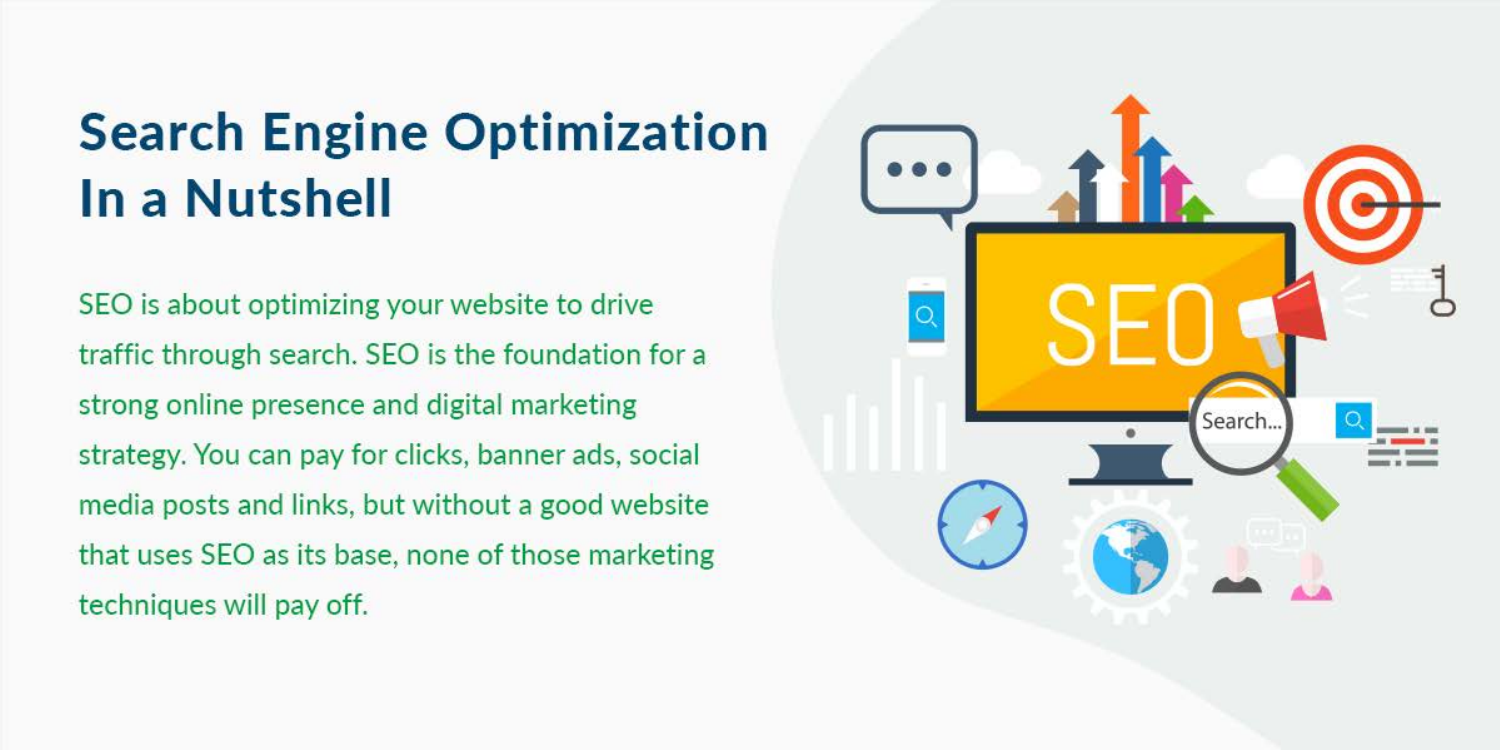<span id="page-3-0"></span>

## **What Does SEO Stand For?**

SEO stands for search engine optimization. In a nutshell, SEO is about how a search engine ranks web pages when determine rankings are very complex, which makes many people think SEO is too complicated. It's important to remember that with SEO, the key is focusing on things quality content, using backlinks, and creating authority

a user searches for information. The algorithms that you can control about your website. Producing higharound your brand are just a few things you can do to support strong SEO.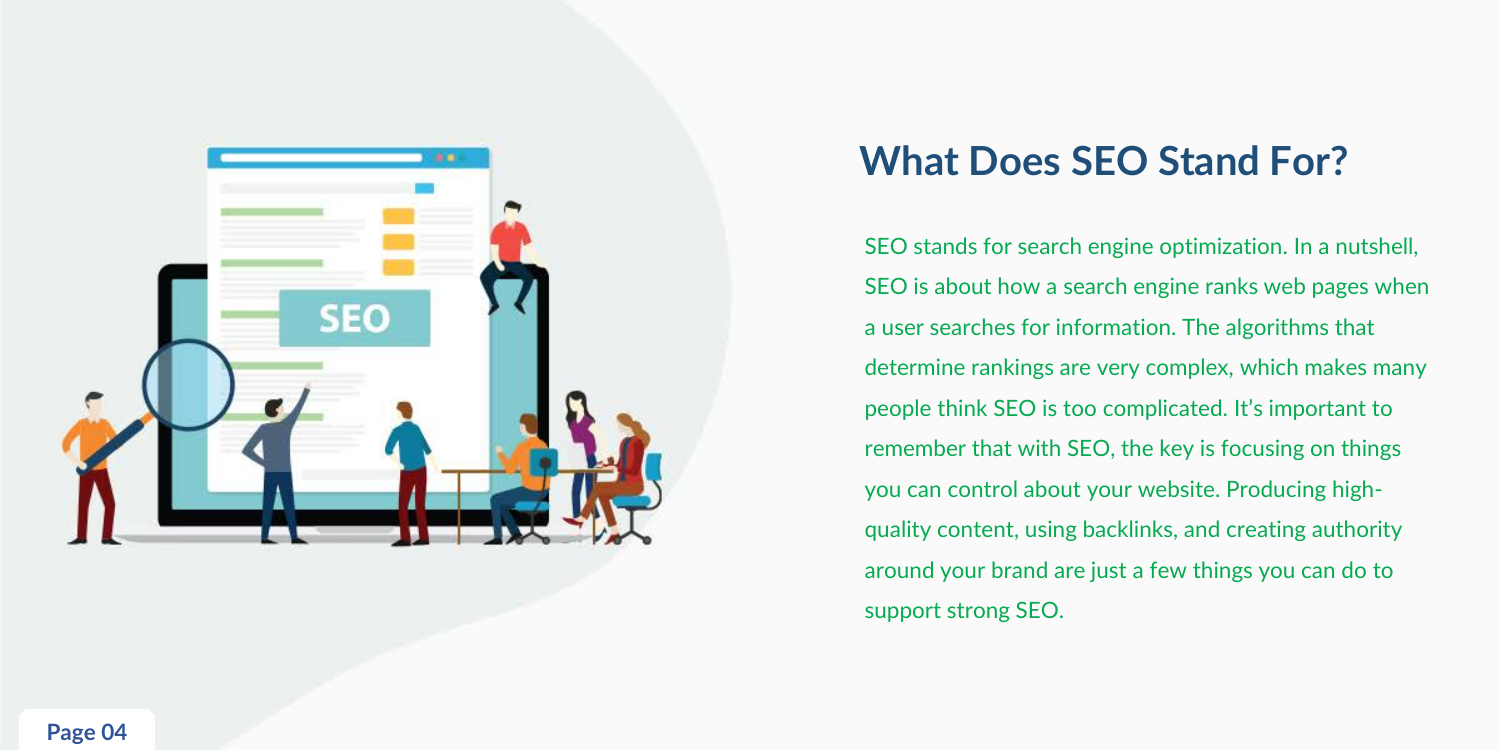## <span id="page-4-0"></span>**Which is Better, SEO or PPC?**

PPC stands for pay-per-click. It's a form of advertising that can get your website noticed by users. SEO is organic search. You can't pay to get your site listed at the top of the rankings. PPC isn't necessarily better than SEO, nor is SEO better than PPC. PPC campaigns can drive immediate traffic for a special sale or to gain new customers. SEO is the long-term viability of your website to maintain your customer base and sales

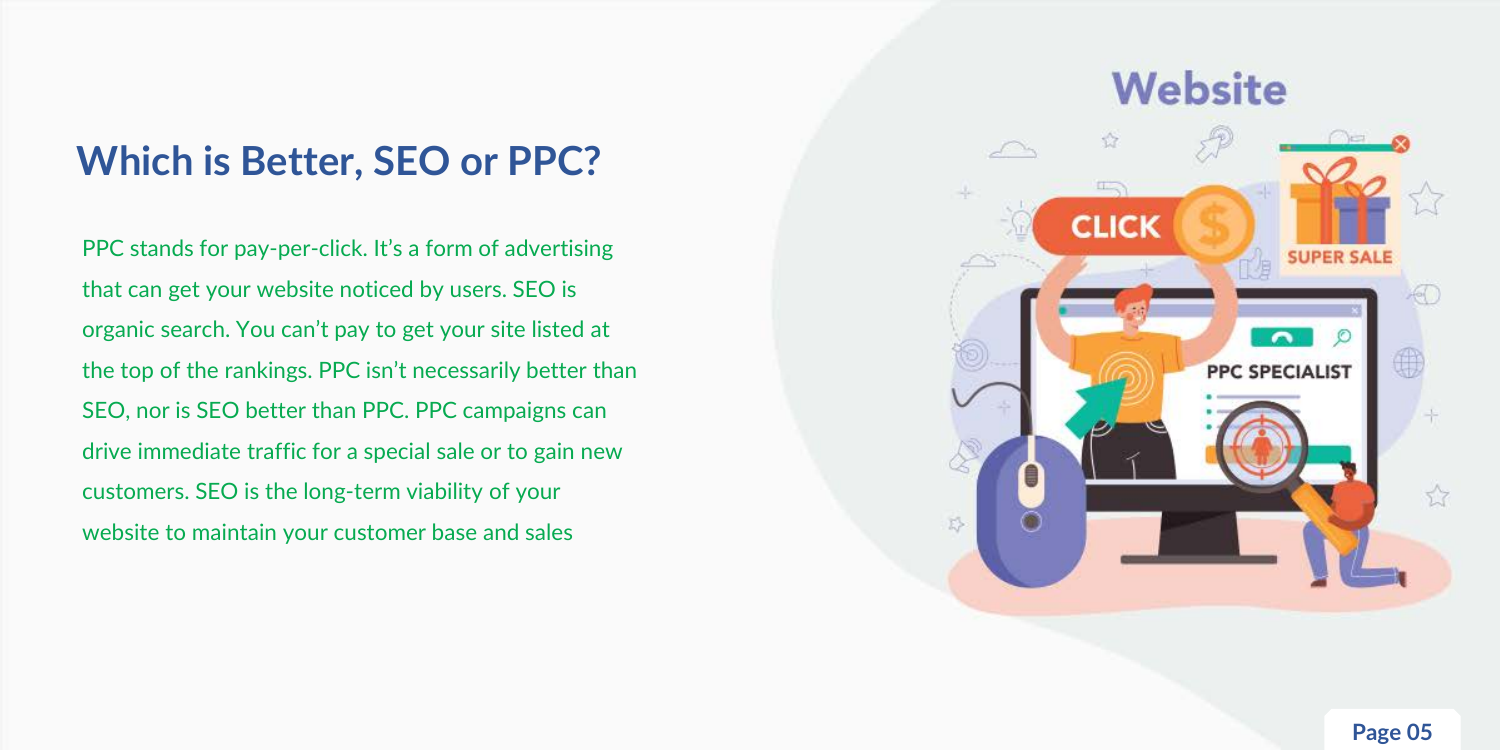<span id="page-5-0"></span>

## **Where Do I Start With An SEO Strategy?**

A good SEO strategy has many factors, so we think it's important to start with an analysis of your current site to see what's working and what isn't. Then, we define your goals to optimize your site to work on meeting your goals. SEO isn't a one-time effort. It's an ongoing process of constantly adding elements to your site that make it more easily searchable and valuable to searchers.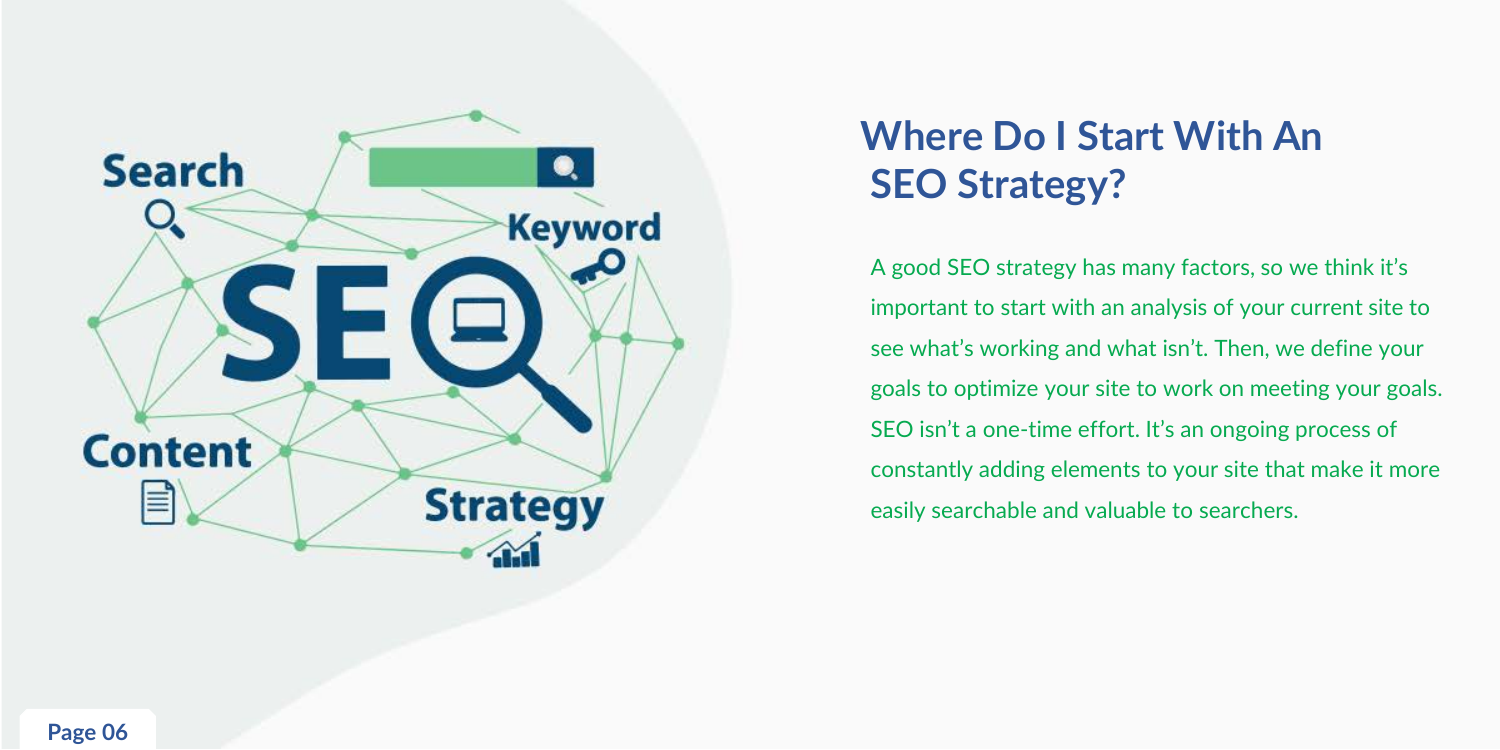## <span id="page-6-0"></span>**What Are The Most Important Elements Of SEO?**

SEO consists of many elements, from keywords, to backlinks, authority, and relevance. Search engines are also concerned about user experience when it comes to rankings, so you can't be solely focused on stuffing keywords into your digital content. Technical SEO is concerned about optimizing your website more than content, but specifically about the details that help the search engine index your site.

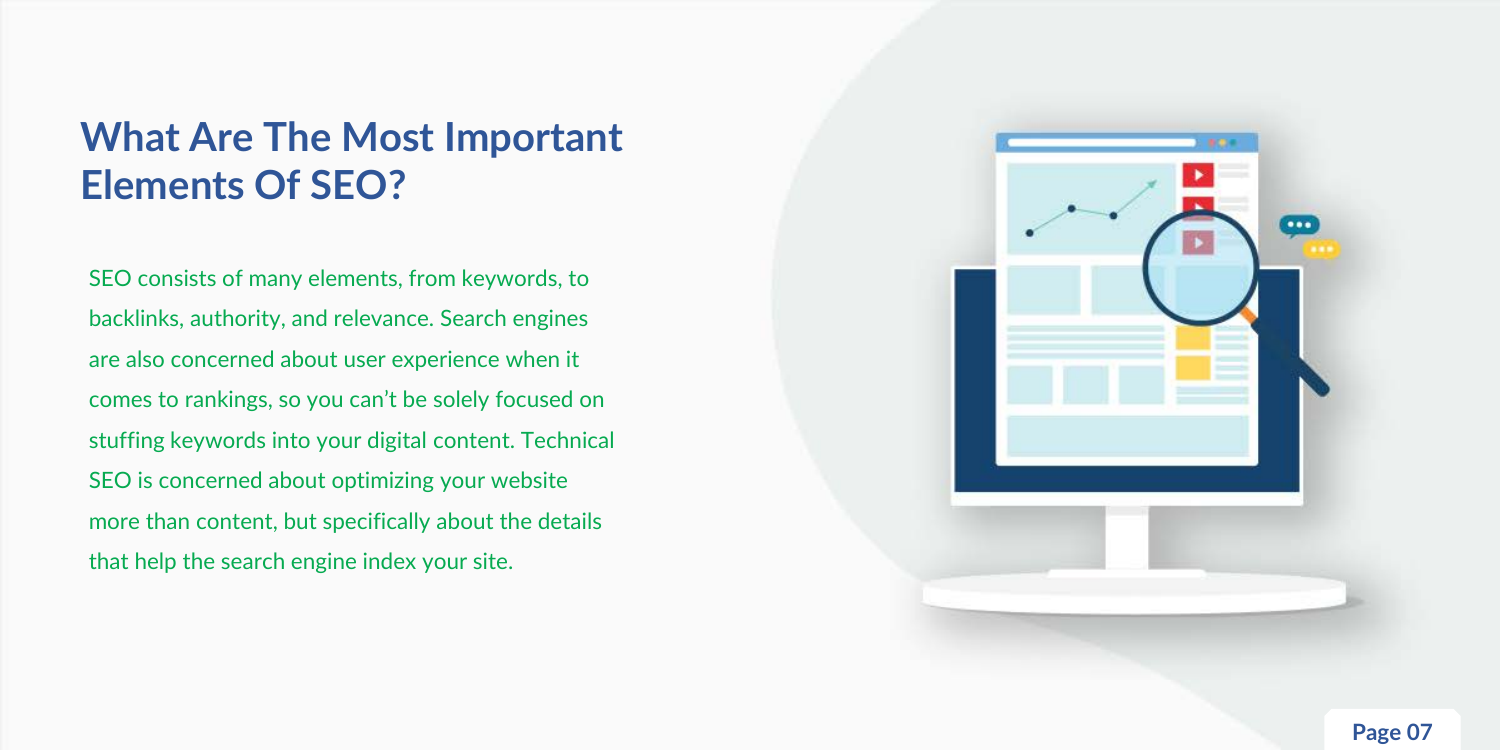<span id="page-7-0"></span>

## **What Are SEO Backlinks?**

- Backlinks are links to your website from other sites.
- When it comes to SEO, you want reputable websites
- to link to your site, because quality matters. Backlinks
- are a cornerstone of SEO, because quality backlinks
	-
	-
- designed and strategically optimized website that is
- worth linking to. Invest in high-quality content that
- supports your SEO strategy. Backlinks will come your

demonstrate authority in your industry. To gain backlinks, you need to start with a professionally way.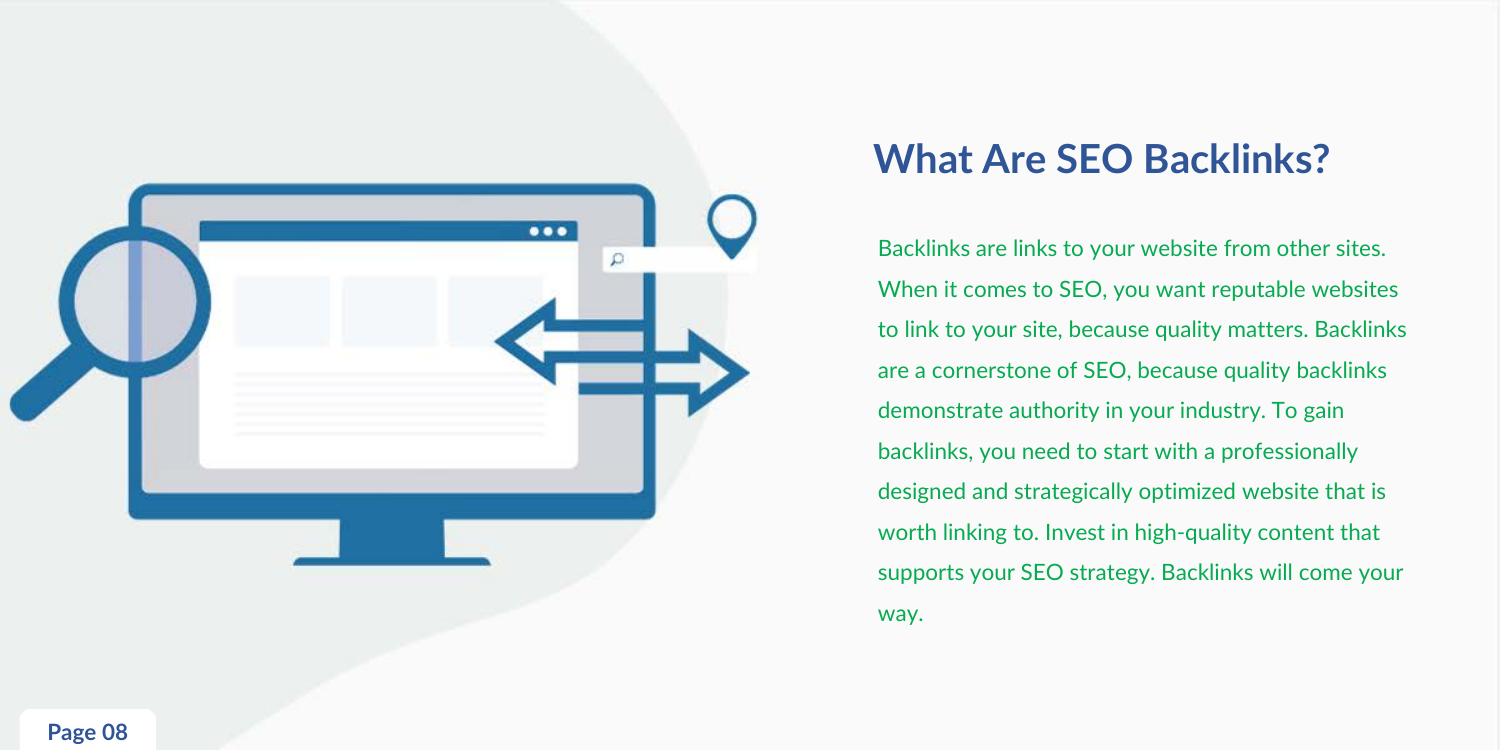## <span id="page-8-0"></span>**How Does User Experience Fit Into SEO?**

Search engines are in the business of organizing information for its users. When a search engine ranks your site for a user, they want the user to have a good experience on your site. Search engines measure user experience by how much time people spend on your site reading other pages. User experience is about how easy it is to navigate through your site. You can't afford to ignore user experience when you're trying to make your site more SEO-friendly.

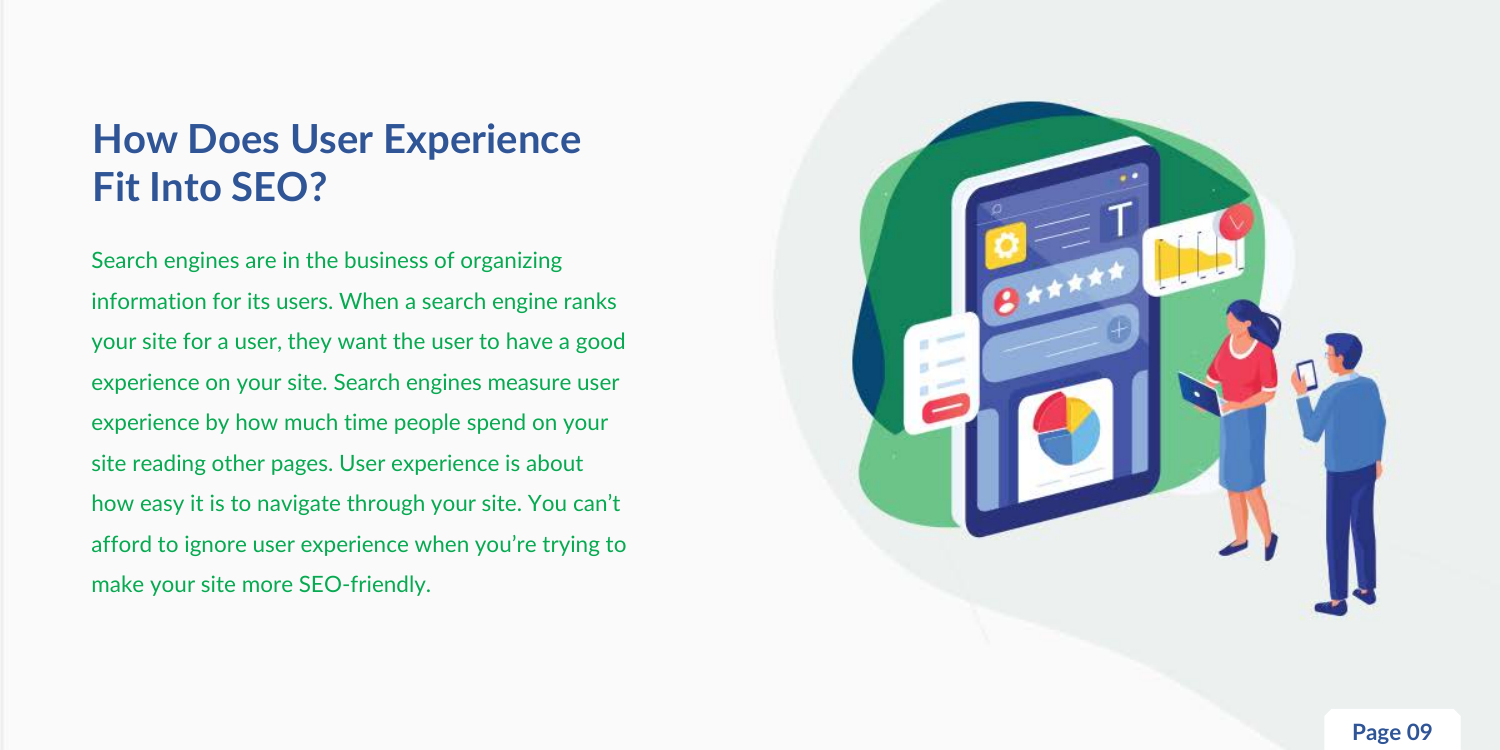<span id="page-9-0"></span>

## **What Role Does Content Play in SEO?**

Content is probably the most important aspect of SEO and the one thing you have the most control over. Content holds your keywords and provides relevance to the user. Stuffing random keywords into your content isn't helpful to the user, so it can actually hurt your SEO strategy. When you create content, keep your targeted keywords in mind, but also keep your audience in mind. Creating high-quality content that is focused on what the user needs, will help you improve online rankings.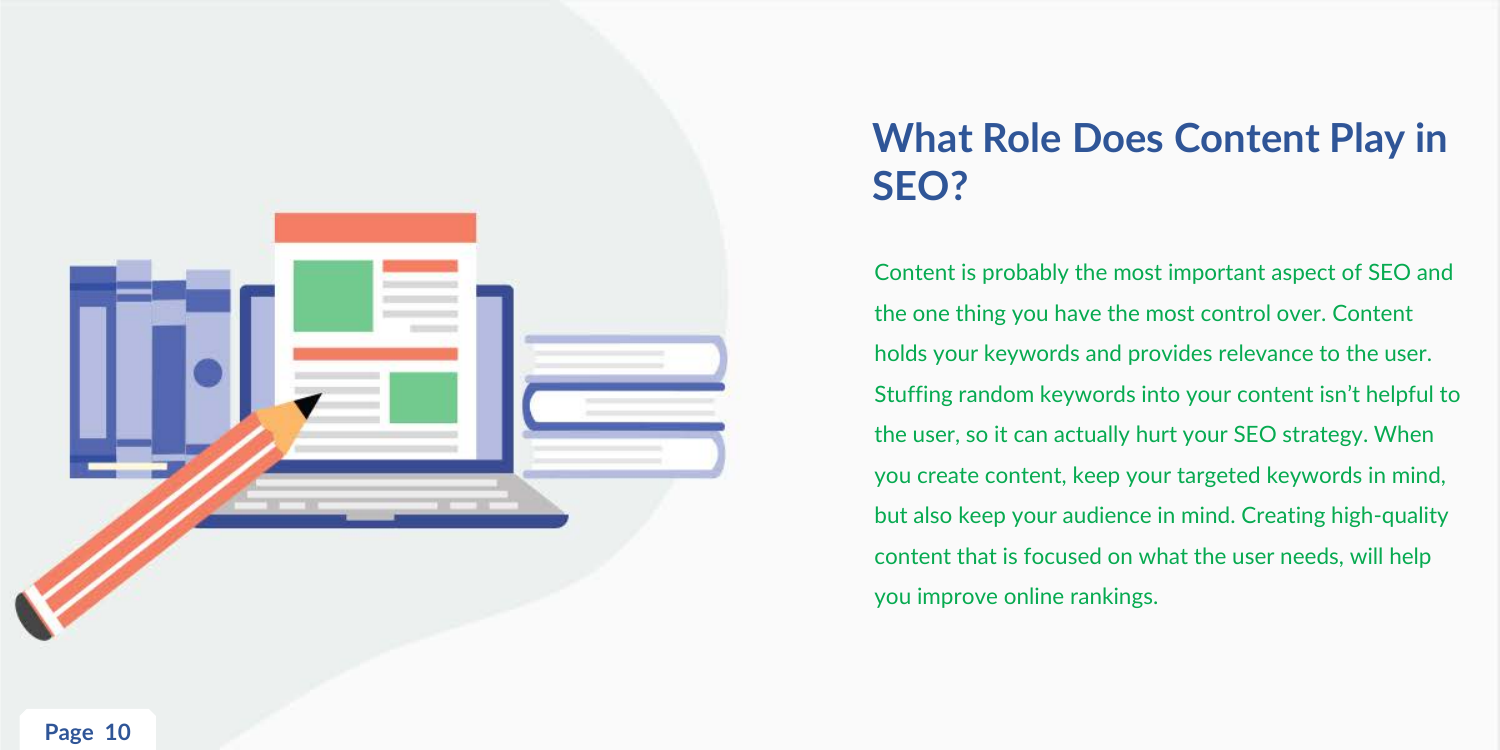Search engines change SEO rules and algorithms to keep up with how users search. If you have an SEO strategy that focuses on building a quality website with relevant and useful information to the user, you're going to rank as you build an audience. When the SEO landscape does change, it usually isn't so dramatically that you'll need to overhaul your website; provided you have a solid foundation at the start. Working with a good SEO agency in Ottawa and across Canada will help you to keep your eye on SEO best practices and make tweaks to your strategy as needed.



## <span id="page-10-0"></span>**If SEO Constantly Changes, How Can I Make Sure I'm Keeping Up?**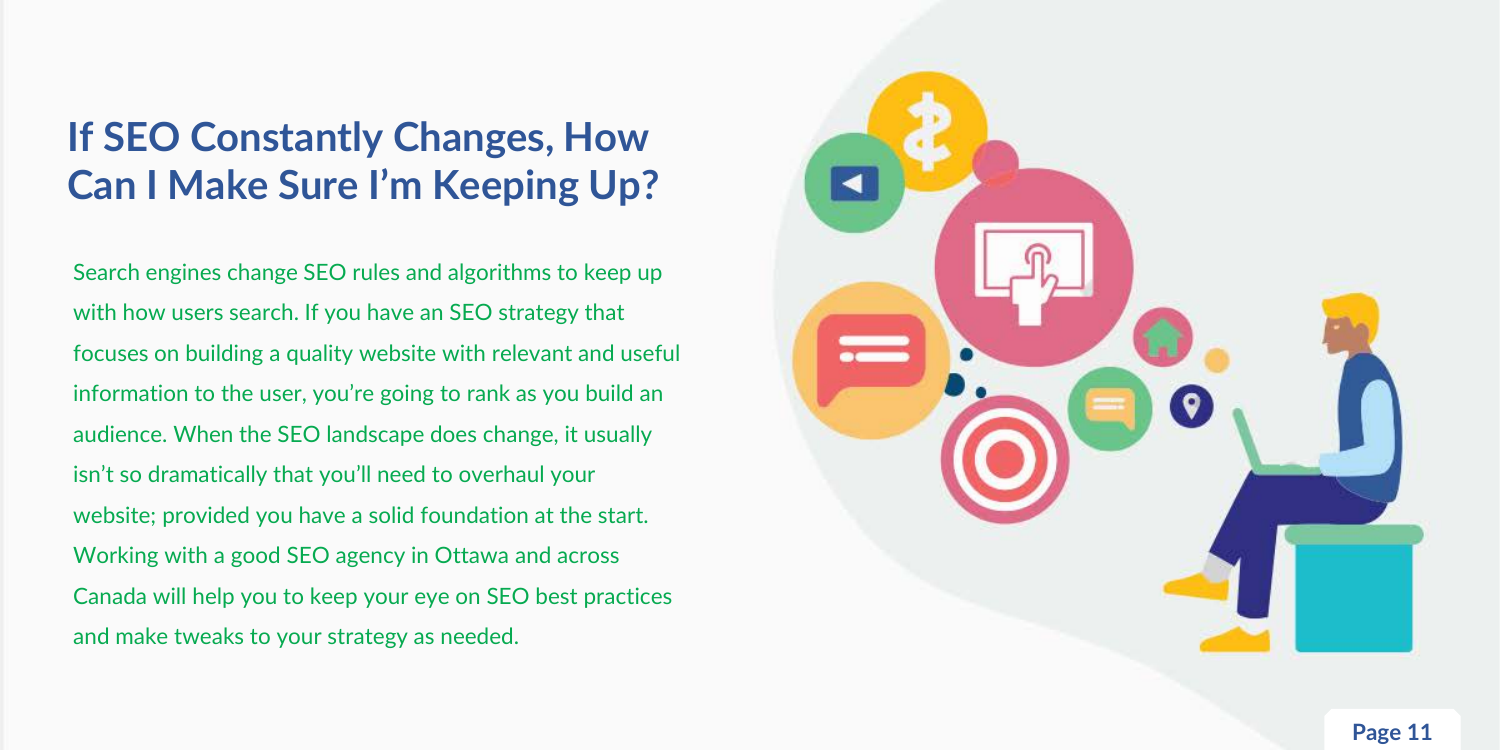<span id="page-11-0"></span>

## **How Long Will It Take to See Results With SEO?**

SEO is not a quick process. You likely won't start to see results for four to six months, because it takes time for search engines to index your pages and changes to move you up in the rankings. When you increase the effort in your SEO strategy, it's not only about updating content and getting more links. You also need to support your SEO by driving traffic to your site.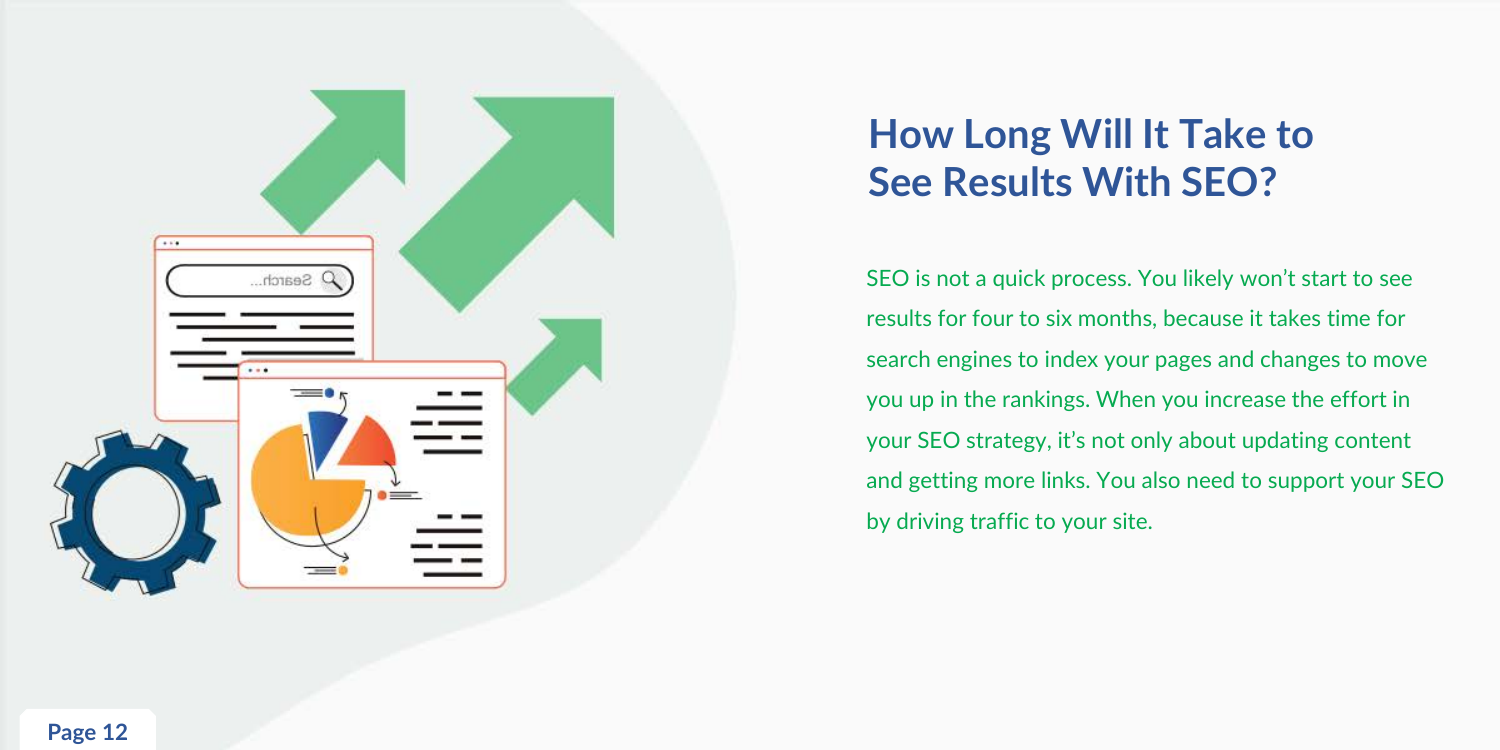## <span id="page-12-0"></span>**How Can I Fix My Old Pages to Make Them More SEO-Friendly?**

Unfortunately, there's no easy answer to updating your old pages. It simply depends on the gaps you identify where your SEO strategy isn't working. You may need to perform an SEO audit to determine your best course of action. In an SEO audit, you analyze your website to see what's working and what isn't. This can help you create actionable steps to boost your SEO strategy toward your business objectives.





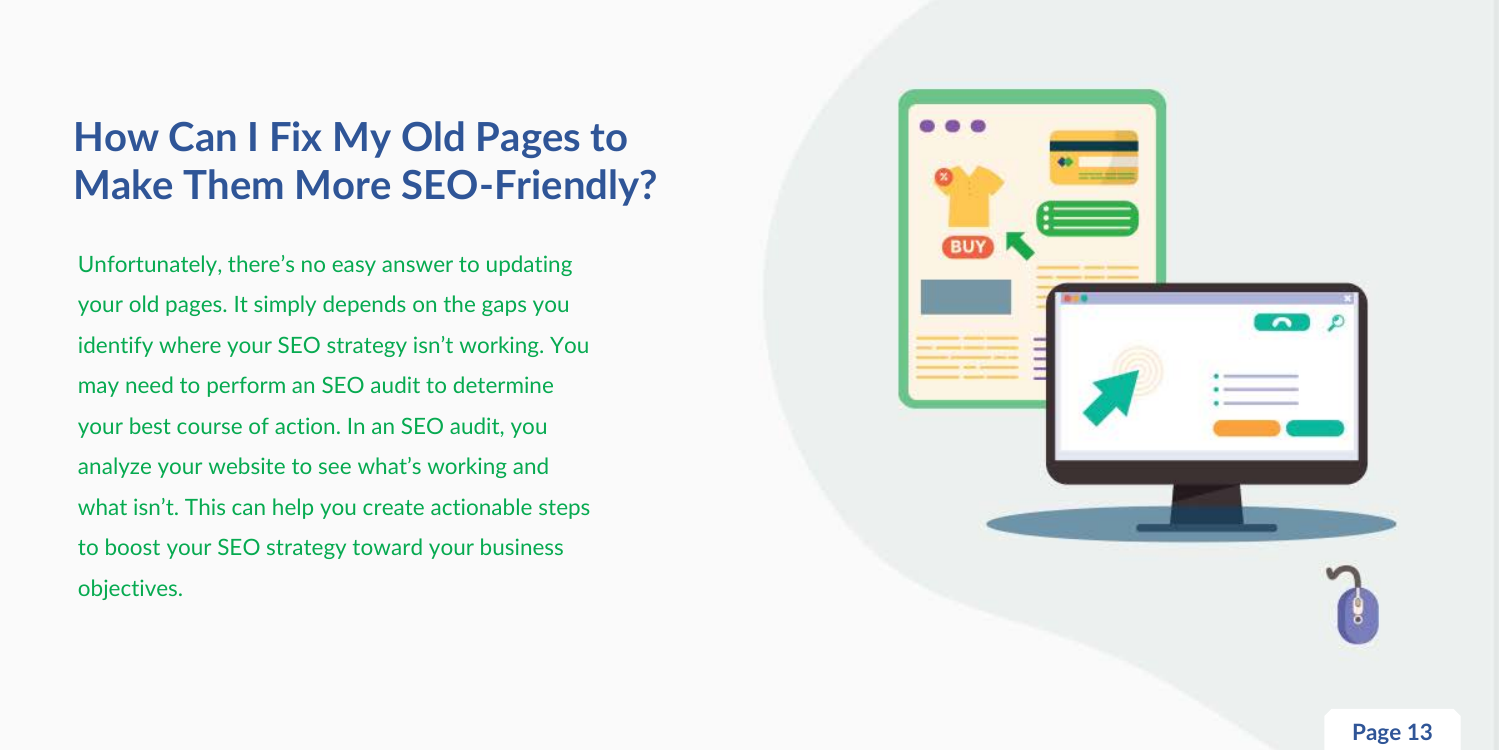<span id="page-13-0"></span>

## **Define SEO Success for Your Business**

SEO strategies need to be tailored to fit your goals and needs. If you aren't getting results from your content and search engine marketing, it could be from many different factors. Instead of giving up on SEO or thinking that it is too complex, improve your strategy with a robust content marketing plan. WSI eStrategies in Ottawa can help your business improve its digital marketing strategy. Contact us to get started.